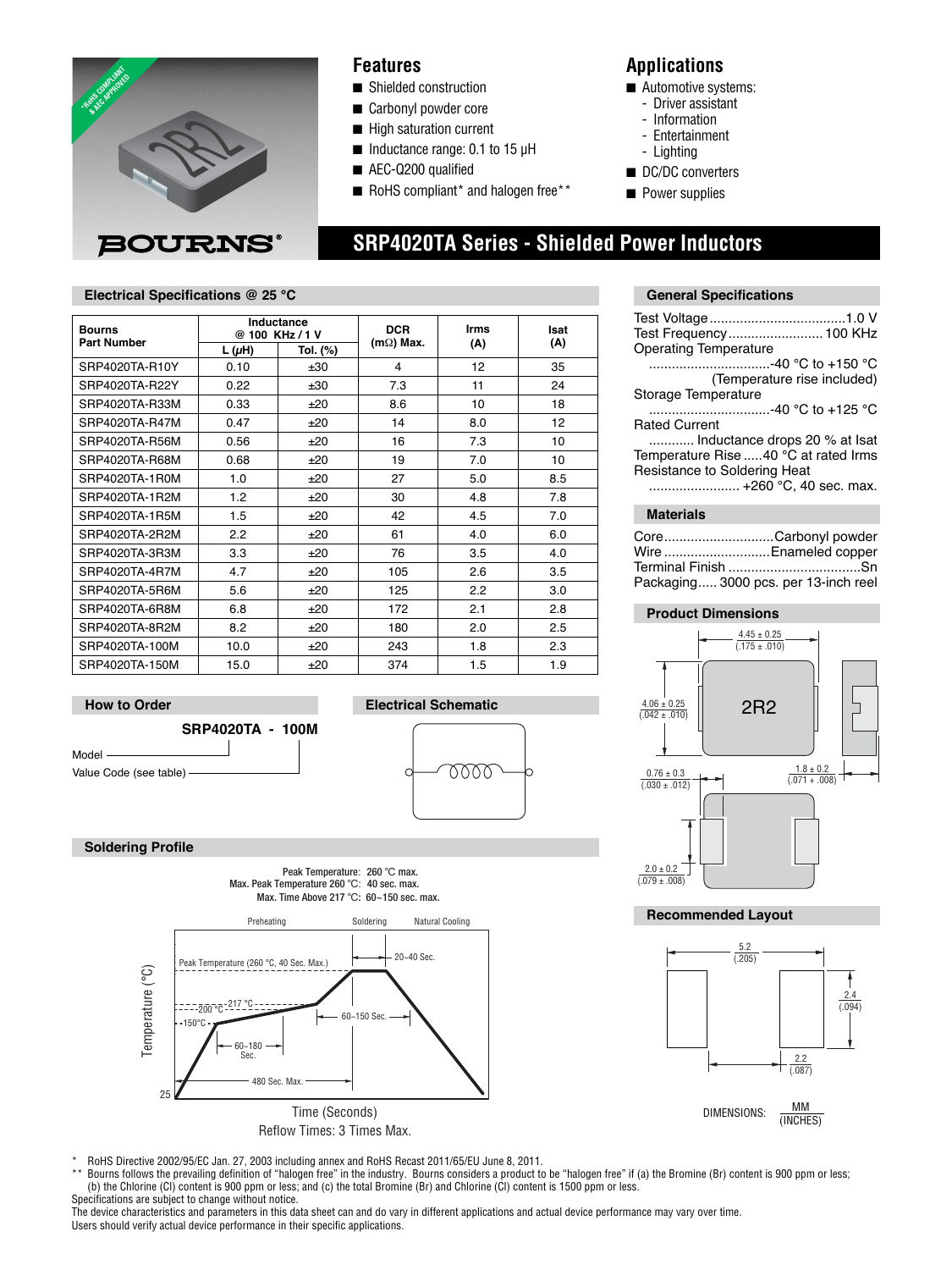## **SRP4020TA Series - Shielded Power Inductors**

### **BOURNS**

#### **L vs. I Charts**



The device characteristics and parameters in this data sheet can and do vary in different applications and actual device performance may vary over time. Users should verify actual device performance in their specific applications.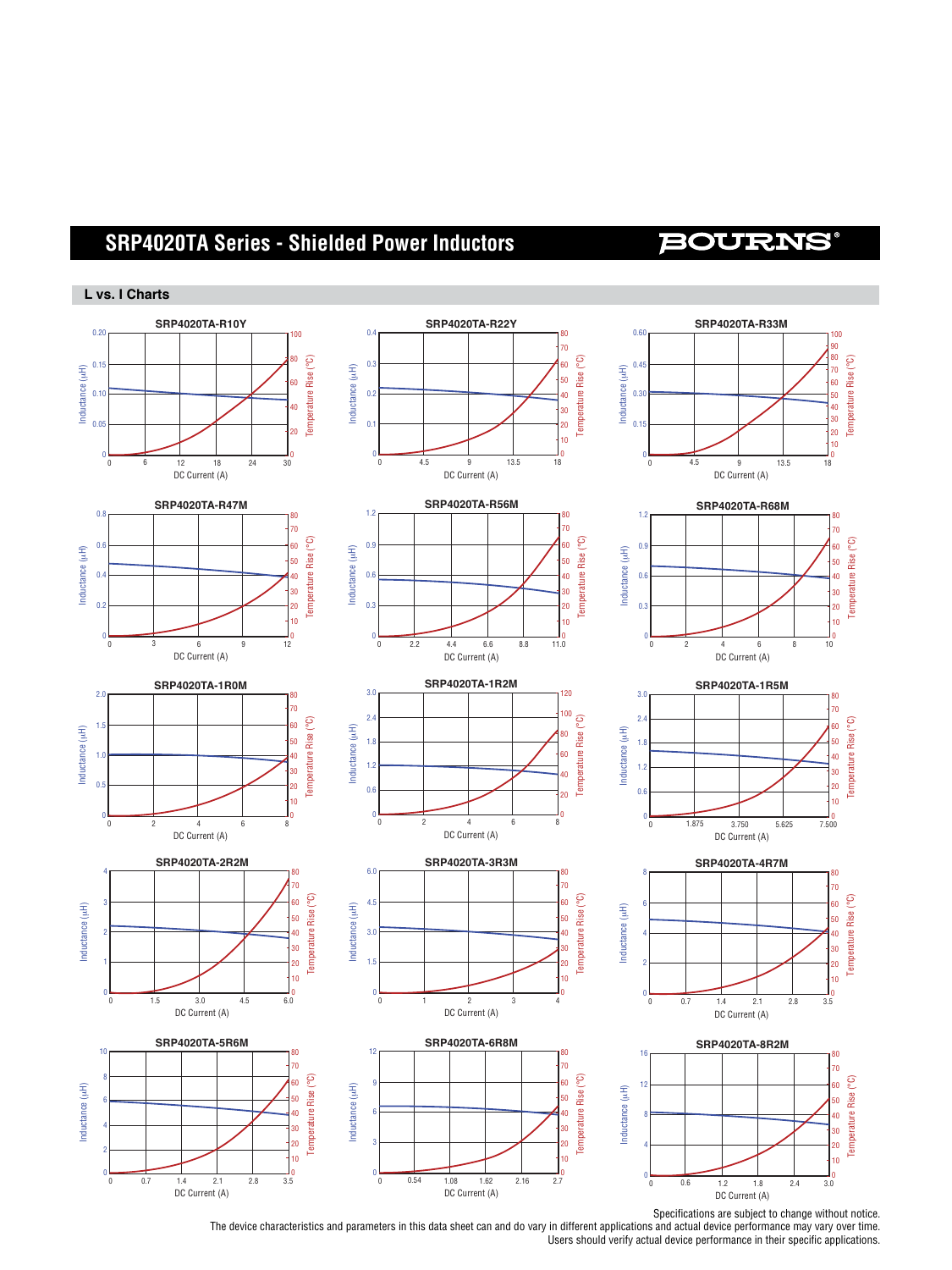## **SRP4020TA Series - Shielded Power Inductors**

### **BOURNS**

#### **L vs. I Charts**



#### **Packaging Specifications**





**BOURNS®** 

Asia-Pacific: Tel: +886-2 2562-4117 · Fax: +886-2 2562-4116 **EMEA:** Tel: +36 88 520 390 • Fax: +36 88 520 211 **The Americas:** Tel: +1-951 781-5500 • Fax: +1-951 781-5700 **www.bourns.com**

Specifications are subject to change without notice.

The device characteristics and parameters in this data sheet can and do vary in different applications and actual device performance may vary over time. Users should verify actual device performance in their specific applications.